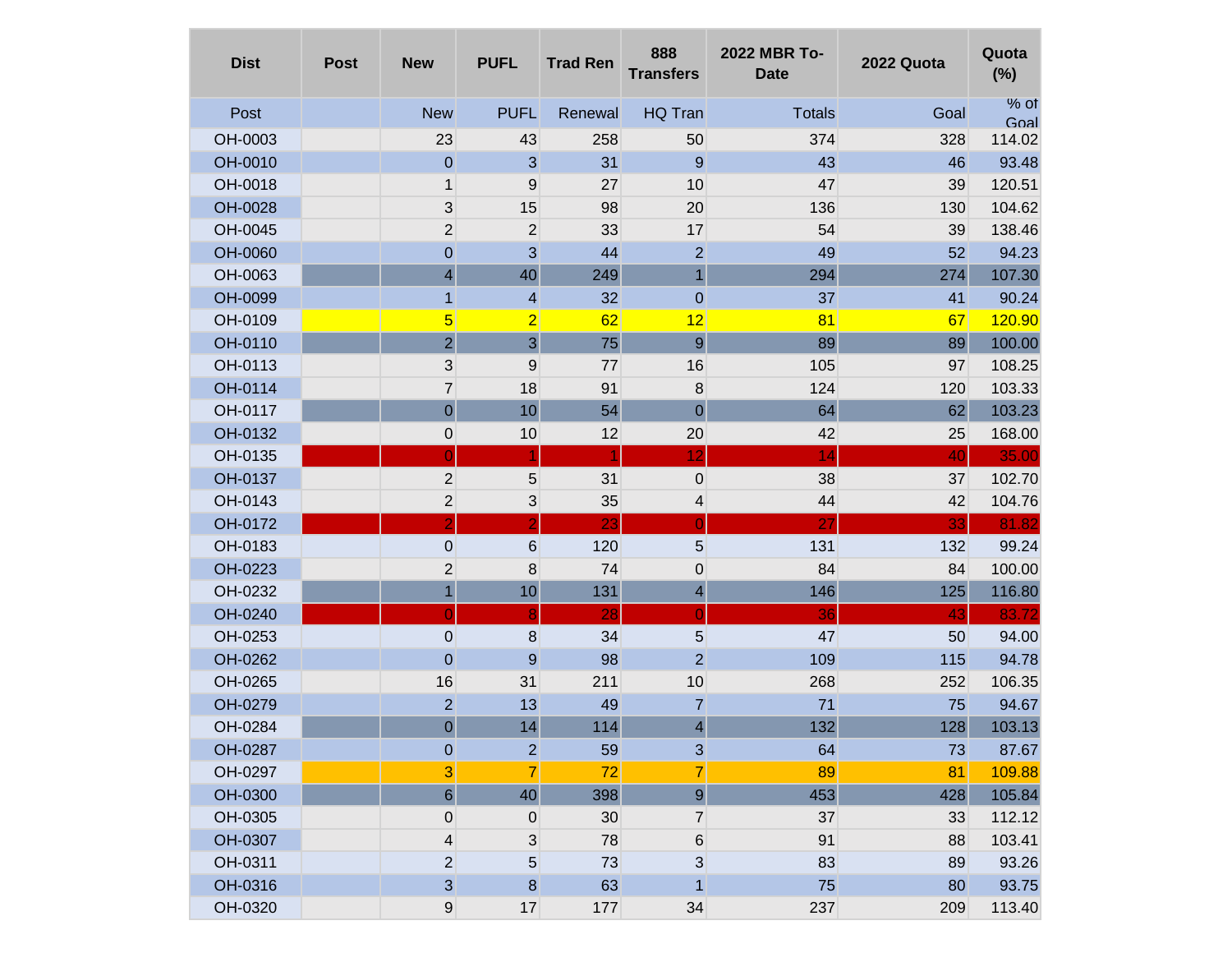| <b>Dist</b> | <b>Post</b> | <b>New</b>       | <b>PUFL</b>             | <b>Trad Ren</b> | 888<br><b>Transfers</b> | 2022 MBR To-<br><b>Date</b> | 2022 Quota | Quota<br>(%) |
|-------------|-------------|------------------|-------------------------|-----------------|-------------------------|-----------------------------|------------|--------------|
| OH-0324     |             | $\mathfrak{S}$   | 6                       | 128             | 5                       | 142                         | 136        | 104.41       |
| OH-0332     |             | $\mathbf 0$      | 4                       | 54              | $\mathbf{1}$            | 59                          | 64         | 92.19        |
| OH-0334     |             | $\mathbf 0$      | $\mathbf{3}$            | 44              | 11                      | 58                          | 52         | 111.54       |
| OH-0335     |             | $\mathbf 1$      | 6                       | 45              | 18                      | 70                          | 69         | 101.45       |
| OH-0338     |             | 11               | 26                      | 133             | 10                      | 180                         | 164        | 109.76       |
| OH-0340     |             | $\mathbf 0$      | $\mathbf{2}$            | 22              | $\mathbf{1}$            | 25                          | 29         | 86.21        |
| OH-0341     |             | $\mathbf 0$      | $\mathbf{3}$            | 34              | $\mathbf{1}$            | 38                          | 40         | 95.00        |
| OH-0373     |             | $\mathbf 2$      | $\overline{7}$          | 80              | 9                       | 98                          | 90         | 108.89       |
| OH-0384     |             | 14               | 23                      | 250             | 18                      | 305                         | 295        | 103.39       |
| OH-0400     |             | $\overline{0}$   | $\overline{\mathbf{3}}$ | 14              | $\overline{0}$          | 17                          | 25         | 68.00        |
| OH-0441     |             | $\,$ 6           | $\boldsymbol{8}$        | 85              | 3                       | 102                         | 104        | 98.08        |
| OH-0454     |             | 2                | 10                      | 109             | $\boldsymbol{0}$        | 121                         | 127        | 95.28        |
| OH-0468     |             | 14               | 16                      | 201             | 25                      | 256                         | 232        | 110.34       |
| OH-0479     |             | $\overline{7}$   | 21                      | 194             | $11$                    | 233                         | 241        | 96.68        |
| OH-0492     |             | $\theta$         | $\mathbf{3}$            | 23              | $\mathbf{1}$            | 27                          | 28         | 96.43        |
| OH-0511     |             | $\mathbf 0$      | 1                       | 29              | $\mathbf 2$             | 32                          | 31         | 103.23       |
| OH-0512     |             | $\mathbf{1}$     | 5                       | $77$            | 8                       | 91                          | 91         | 100.00       |
| OH-0516     |             | $\pmb{0}$        | 23                      | 112             | 4                       | 139                         | 142        | 97.89        |
| OH-0533     |             | $\overline{0}$   | $\overline{2}$          | 36              | $\blacktriangleleft$    | 39                          | 43         | 90.70        |
| OH-0536     |             | $\mathbf{1}$     | 2                       | 53              | $\mathbf{1}$            | 57                          | 55         | 103.64       |
| OH-0537     |             | $\mathbf 0$      | 18                      | 127             | 32                      | 177                         | 157        | 112.74       |
| OH-0539     |             | 12               | 26                      | 192             | $\overline{2}$          | 232                         | 221        | 104.98       |
| OH-0541     |             | $\mathbf 2$      | 12                      | 138             | $\overline{c}$          | 154                         | 152        | 101.32       |
| OH-0542     |             | $\overline{2}$   | $\bf{8}$                | 85              | $\pmb{0}$               | 95                          | 86         | 110.47       |
| OH-0545     |             | $\pmb{0}$        | 3                       | 29              | 9                       | 41                          | 34         | 120.59       |
| OH-0553     |             | 8                | 20                      | 196             | 8                       | 232                         | 218        | 106.42       |
| OH-0555     |             | $\mathbf 0$      | 6                       | 20              | 3                       | 29                          | 34         | 85.29        |
| OH-0576     |             | 0                | 5 <sup>5</sup>          | 20              | $\,6$                   | 31                          | 29         | 106.90       |
| OH-0587     |             | 12               | 45                      | 249             | $9\,$                   | 315                         | 310        | 101.61       |
| OH-0635     |             | $\boldsymbol{0}$ | $\overline{2}$          | 33              | 30                      | 65                          | 39         | 166.67       |
| OH-0642     |             | 6                | 8                       | 41              | 13                      | 68                          | 58         | 117.24       |
| OH-0646     |             | $\overline{7}$   | $\overline{7}$          | 80              | 18                      | 112                         | 112        | 100.00       |
| OH-0662     |             | $\overline{0}$   | 7                       | 33              | $\overline{0}$          | 40                          | 49         | 81.63        |
| OH-0669     |             | $\overline{7}$   | 5                       | 74              | $\overline{2}$          | 88                          | 85         | 103.53       |
| OH-0680     |             | 1                | 3                       | 36              | $\pmb{0}$               | 40                          | 40         | 100.00       |
| OH-0715     |             | $\mathbf{3}$     | 13                      | 120             | $\mathbf{1}$            | 137                         | 148        | 92.57        |